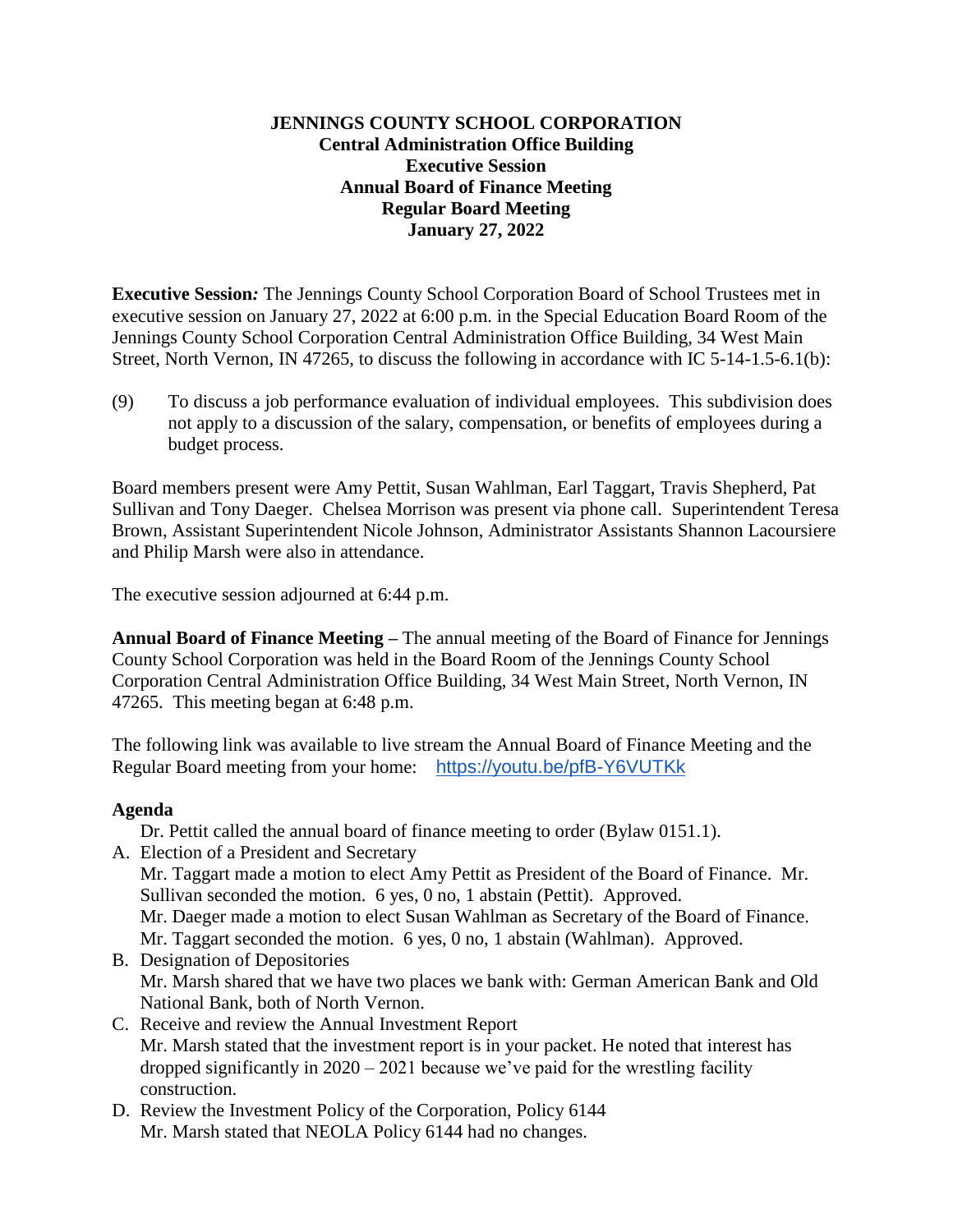E. Cancellation of Outstanding Checks

Mr. Marsh stated there are no outstanding checks older than two years. Our oldest check currently in our system at the end of December 2021 was dated 7/29/2021.

- F. Corporation Fiscal and Qualitative Indicators Mr. Marsh stated that the Corporation Fiscal and Qualitative Indicators were in your packet and is also on the state website. *Discussion:* Mr. Shepherd asked if we ever shop rates? Mr. Marsh stated that there's nothing good out there right now, but we do this about every two years.
- G. Adjournment Mr. Sullivan made a motion to adjourn at 6:55 p.m. Mr. Shepherd seconded the motion. 7 yes, 0 no. Approved.

**Regular Meeting**: The Board of School Trustees held its regular meeting in the Board Room of the Jennings County School Corporation Central Administration Office Building, 34 West Walnut Street, North Vernon, IN 47265. The meeting began at 7:00 p.m.

Board members present were Amy Pettit, Susan Wahlman, Earl Taggart, Travis Shepherd, Pat Sullivan and Tony Daeger. Chelsea Morrison was present via live stream. Superintendent Teresa Brown, Assistant Superintendent Nicole Johnson, Administrative Assistants Shannon Lacoursiere, Philip Marsh, Amanda Sullivan, Todd Ebinger, Roy Herr and Board Executive Secretary Debbie Andis were also in attendance.

This meeting was a meeting of the School Board in public for the purpose of conducting the School Corporation's business and it was not to be considered a public community meeting. There was time for public participation as indicated by the agenda. (Policy 0166)

Consent Agenda Items: The following items were provided to the Board for their review and approval. If any Board Member had a concern about an item, he/she would have requested that the item(s) be removed from this grouping to be voted upon individually.

The following consent agenda items were presented for approval without discussion:

- III. Minutes;
- VIA2. Field Trips;
- VIB1. Professional Staff: Leaves;
- VIB2. Professional Staff: Resignations, Retirements;
- VIB4. Conference Requests;
- VIC1. Support Staff: Leaves;
- VIC2. Support Staff: Resignations, Retirements;
- VIC4. Conference Requests;
- VII. Claims;

Information Items: These items were given to the Board to review. If a Board Member wished to discuss any of these items; he/she would have indicated that the item(s) be removed from the grouping for discussion during the meeting.

The following information items were shared with the Board:

VIIIA1. Essential Service Committee Meeting Minutes 12/21/2021.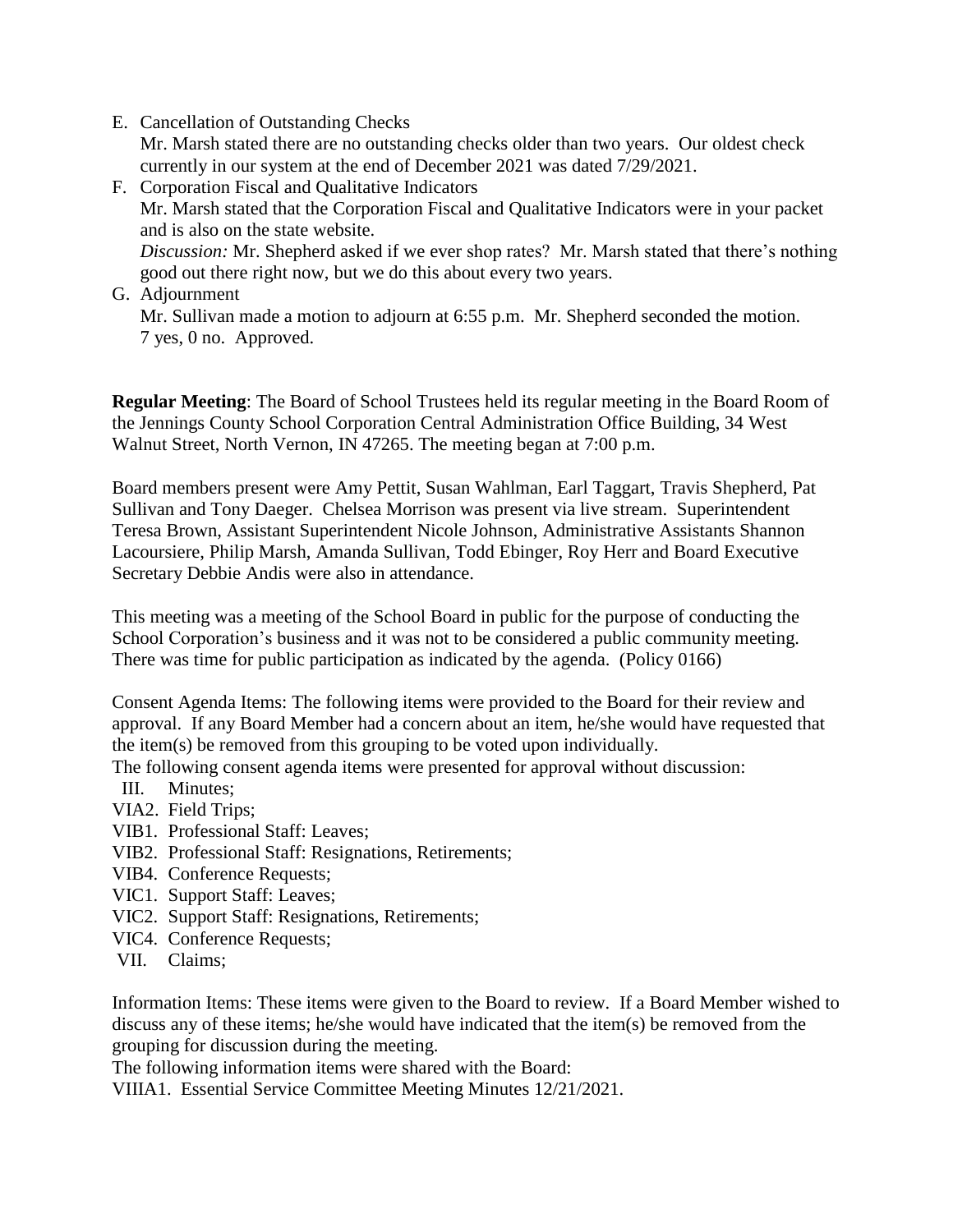## **Agenda**

I. Pledge

The President opened the meeting with the Pledge of Allegiance.

Dr. Pettit stated that we are live streaming the board meeting tonight. One of our board members is joining virtually. We are super excited to be able to offer this to our community so that they can participate and be involved in the work of the school corporation. Dr. Pettit wants to thank Josh Taylor and the IT Dept. for getting this set up for us.

II. Consent Agenda Items

Mr. Taggart made a motion to approve the consent agenda items. Mr. Shepherd seconded the motion. 7 yes, 0 no. Approved.

- III. Minutes of the Executive Session and the Regular Board Meeting of January 13, 2022. The minutes were approved without discussion as a consent agenda item.
- IV. Community Non-Agenda Items
	- The President asked if anyone would like to speak on an item not on the agenda.

There were no comments.

# **Stronger Together Recognition**

- ▶ Barb Patterson, JCS Bus Driver
- $\triangleright$  Taryn Broadus, Director of Nursing
- V. Old Business
	- A. NEOLA
		- 1. NEOLA Policy 3122.02, Nondiscrimination Based on Genetic Information of the Employee, Second Reading
		- 2. NEOLA Policy 3123, Section 504/ADA Prohibition Against Disability Discrimination in Employment, Second Reading.
		- 3. NEOLA Policy 3362, Anti-Harassment, Second Reading.
		- 4. NEOLA Policy 4122, Nondiscrimination and Equal Employment Opportunity, Second Reading.
		- 5. NEOLA Policy 4122.02, Nondiscrimination Based on Genetic Information of the Employee, Second Reading.
		- 6. NEOLA Policy 4123, Section 504/ADA Prohibition Against Disability Discrimination in Employment, Second Reading.
		- 7. NEOLA Policy 4362, Anti-Harassment, Second Reading.
		- 8. NEOLA Policy 5517, Anti-Harassment, Second Reading.

Dr. Pettit stated that this is the second reading of the above NEOLA policies and we'll take them as a group. Mr. Daeger made a motion to approve the eight NEOLA policies. Mr. Sullivan seconded the motion. 7 yes, 0 no. Approved.

- VI. New Business
	- A. Programs (Policy 2000)
		- 1. Smekens Education Solutions, Inc. Contract for Professional Development with Jennings County Schools.

Mrs. Johnson is asking for approval for a contract with Smekens Education for the 2022-2023 school year for a one-day professional development with new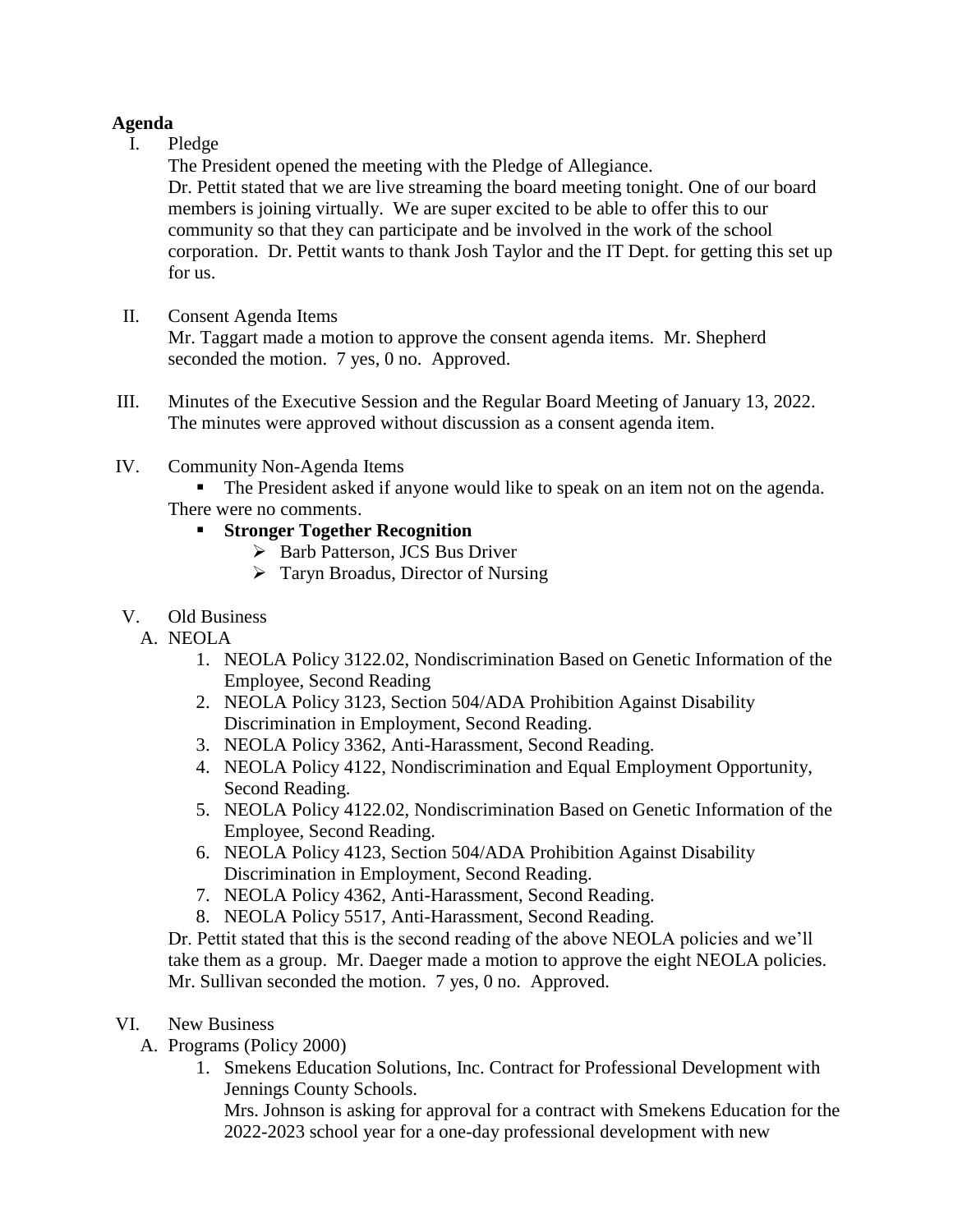teachers. This was very popular last year and would like to continue this using Title II money.

Mr. Shepherd made a motion to approve the Smekens Education Solutions contract. Mrs. Wahlman seconded the motion. 7 yes, 0 no. Approved.

- 2. Field Trips None at this time.
- B. Professional Staff (Policy 3000)
	- 1. Leaves
		- Melissa Andres, JCHS Counselor, unpaid leave 10/25-10/29/21, 11/11- 11/12/2021, 12/7/2021, 12/16-17/2021, 1/5-1/7/2022, 1/10/2022, 1/20/2022, and 1/21/2022.
		- Abigail Capes, SCE Teacher, maternity leave effective 8/3/2022 9/30/2022.
		- Tyler Clerkin, JCHS Teacher, paternity leave  $2/7 2/11/2022$ .
		- **Julie James, BCE Teacher, unpaid leave**  $1/13 1/14/2022$ **.**

These leaves were approved without discussion as a consent agenda item.

- 2. Resignations/Retirements
	- None at this time.
- 3. Recommendations
	- Beth Krawczyk, JCHS SPED Teacher, \$42,000 yr., effective 2/1/2022.
	- Gregg Laman, JCHS Assistant Track & Field Coach, \$2,889 stipend, effective 1/4/2022.
	- Iill Stoner, JCHS Girls Assistant Track & Field Coach, \$2,889 stipend, effective 1/1/2022.

Mr. Sullivan made a motion to approve the above recommendations. Mr. Daeger seconded the motion. 7 yes, 0 no. Approved.

- 4. Conference Requests
	- Felicia Hill, ACP Biology PD Seminar, Bloomington, IN., 4/17-4/18/2022.
	- Felicia Hill, ACP Chemistry PD Seminar, Bloomington, IN., 4/27-4/28/2022.
	- Ultim Smith, IATCCC (track state clinic), Indianapolis, IN., 2/3-2/5/2022. The above conferences were approved without discussion as a consent agenda item.
- C. Support Staff (Policy 4000)
	- 1. Leaves
		- Christina Martinez, JCHS Custodian, unpaid leave 2/14/2022 3/28/2022.
		- Abigail McKeand, SCE Para Pro, unpaid leave 1/24/2022.

These leaves were approved without discussion as a consent agenda item.

- 2. Resignations/Retirements
	- Kaylah Bowman, JCHS Para Pro, resignation effective 1/4/2022.
	- Mallory Liston, JCHS Para Pro, resignation effective 1/13/2022.
	- Dean Lucas, JCS Driver, resignation effective  $1/21/2022$ .
	- Keysha Nordhoff, BCE Cook, resignation effective  $1/21/2022$ .
	- Cheryl Ward, JCHS Data Processing / Data Technical Assistant, retiring effective end of 2021-2022 school year.

These resignations/retirement were approved without discussion as a consent agenda item.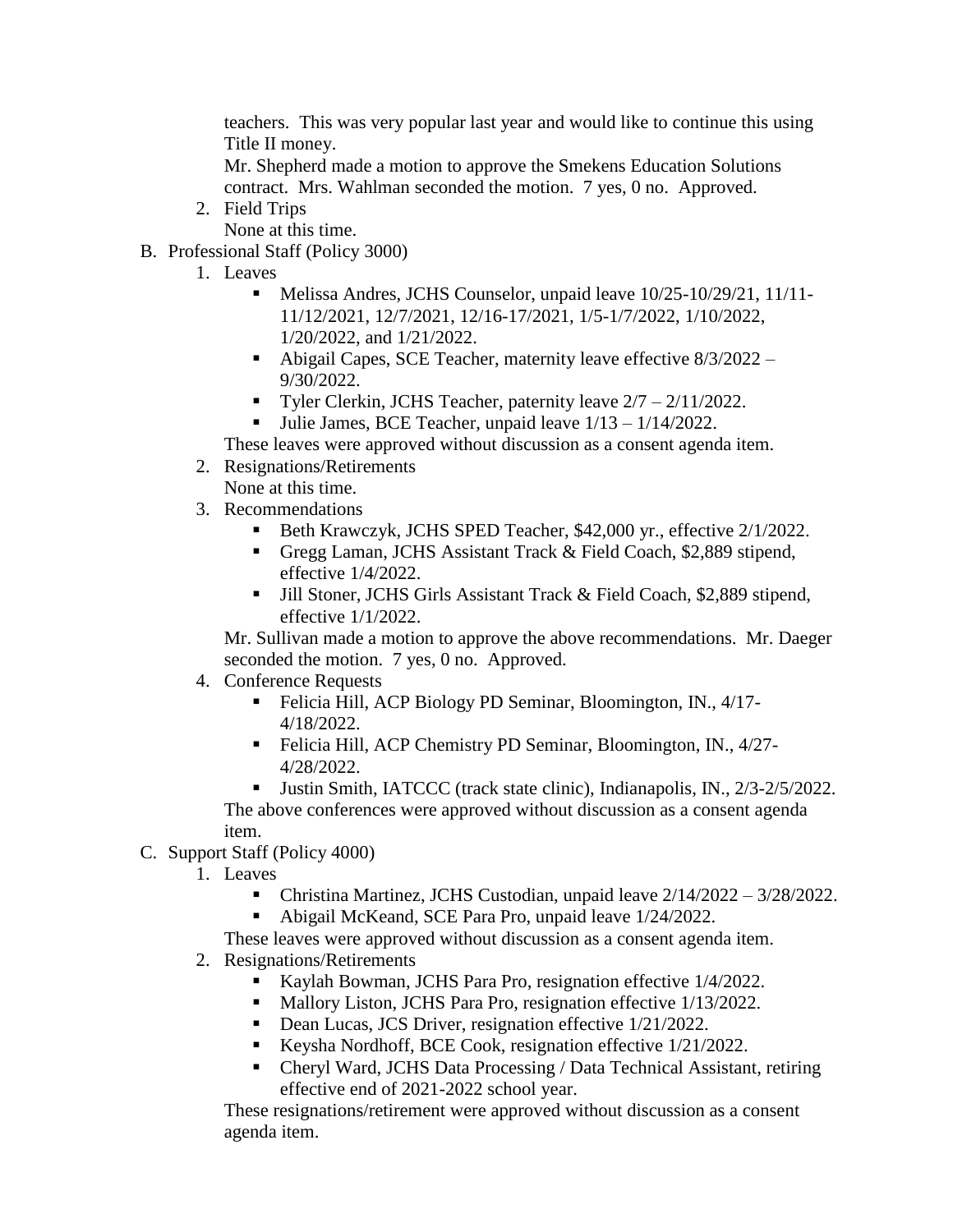- 3. Recommendations
	- Cindy Byford, Sub Teacher to Sub Para Pro, \$16.20 hr., effective 1/31/2022.
	- Danielle Earl, JCS Driver of SPED student, \$11.00 hrs. x 4 hrs. day, effective 1/27/2022.
	- Penny Feeney, BCE Custodian, \$14.50 hr. x 8 hrs. day, effective 1/20/2022.
	- Brandon Koors, SE Para Pro, \$11.75 hr. x 7 hrs. day, effective  $1/18/2022$ .
	- Brianna Pearson, BCE Para Pro, \$13.00 hr. x 7 hrs. day, effective 1/20/2022.
	- Dianna Pedigo, SCE Custodian, \$13.50 hr. x 8 hrs. day, effective 12/20/2021.
	- Mandy Pike, JCHS Para Pro, \$13.50 hr. x 7 hrs. day, effective  $2/7/2022$ .
	- Kayla Pyle, JCS Sub Bus Aide, \$13.00 hr. x 8 hrs. day, effective 1/27/2022.
	- Ruth Reitman, JCS Sub Bus Aide, \$13.00 hr. x 8 hrs. day, effective 1/4/2022.
	- Emma Shockley, JCHS Assistant Track & Field Coach, \$2,889 stipend, effective 1/4/2022.
	- Jessica Stillabower, SCE Classroom Medical Assistant, \$16.50 hr. x 7.5 hrs. day, effective 1/26/2022.

Mr. Shepherd made a motion to approve the above recommendations. Mr. Taggart seconded the motion. 7 yes, 0 no. Approved.

- 4. Conference Requests
- None at this time.
- D. Finances (Policy 6000)
	- 1. Donations, Approval
		- First Baptist Church on NV, \$700.00 to JCHS Panther Pantry.
		- Betty Lois Polley in memory of Marvin Polly, \$100.00 to JCHS Panther Pantry.
		- Betty Lois Polley in memory of Linda Lamb, \$25.00 to JCHS Panther Pantry.
		- O'Mara Contractors, approximately \$4,000.00 to JCEC Construction Training Classroom Equipment (Fall Semester).
		- Sheldon School Pictures, \$500.00 to SCE for student activities.

Mrs. Wahlman made a motion to approve the above donations. Mr. Sullivan seconded the motion. 7 yes, 0 no. Approved.

E. Operations (Policy 8000)

1. Route 402, Cathy Shuler - Driver, Change in Route and Compensation, Approval Dr. Brown stated that Cathy Shuler had an additional street added to her route resulting in a change of mileage. We are asking for approval of an additional \$2.00 per day for the change in mileage.

Mr. Daeger made a motion to approve the change in route and compensation. Mr. Shepherd seconded the motion. 7 yes, 0 no. Approved.